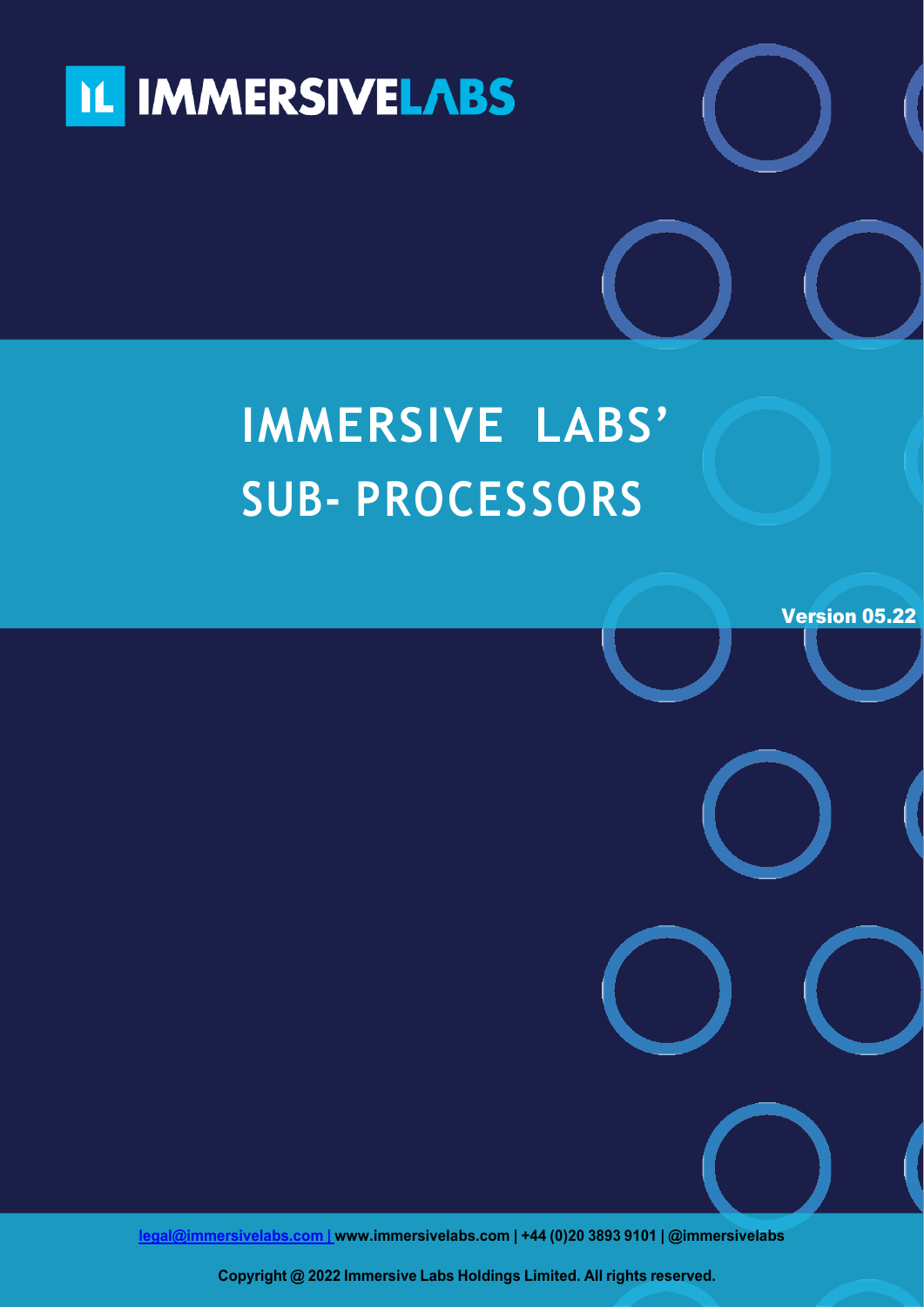

In providing our platform and services, we and our group companies may use sub-processors to provide specific functions and services such as hosting or customer support. We've set out details of who these sub-processors are and the role that they play below. Not all of them will be relevant tothewaythatyouaccessourplatformor tothe services thatyoureceivefromus.Ifyouhaveany concerns,pleasecontactour legal teamat [legal@immersivelabs.com.](mailto:legal@immersivelabs.com)

## Platform Infrastructure Hosting

| <b>Amazon Web Services</b>                          | <b>Hosting Services</b>                                       | <b>Ireland</b> |
|-----------------------------------------------------|---------------------------------------------------------------|----------------|
| <b>Customer Support Services</b>                    |                                                               |                |
| Zendesk, Inc.                                       | Support ticket and online chat<br>software and services       | <b>EU</b>      |
| <b>Marketing and Customer Relationship Services</b> |                                                               |                |
| Hubspot, Inc.                                       | <b>Customer relationship</b><br>management software           | <b>USA</b>     |
| <b>Salesforce UK Ltd</b>                            | <b>Customer relationship</b><br>management software           | <b>UK</b>      |
| Gong.io, Inc.                                       | <b>Customer communication</b><br>recording tool<br>(optional) | <b>USA</b>     |
| Software monitoring and project management          |                                                               |                |
| <b>Data Dog</b>                                     | <b>Software monitoring</b>                                    | <b>EU</b>      |
| Splunk, Inc.                                        | <b>Software monitoring</b>                                    | EU             |
| <b>General</b>                                      |                                                               |                |
| <b>Google LLC</b>                                   | <b>Google Workspace</b>                                       | EU             |
| <b>Customer Success</b>                             |                                                               |                |
| Gainsight, Inc.                                     | <b>Customer success insights</b>                              | <b>USA</b>     |
| <b>Google Ireland Limited</b>                       | Looker - Customer insights<br>reporting tool                  | <b>Ireland</b> |
| Snowflake, Inc.                                     | <b>Data Warehouse</b>                                         | <b>EU</b>      |